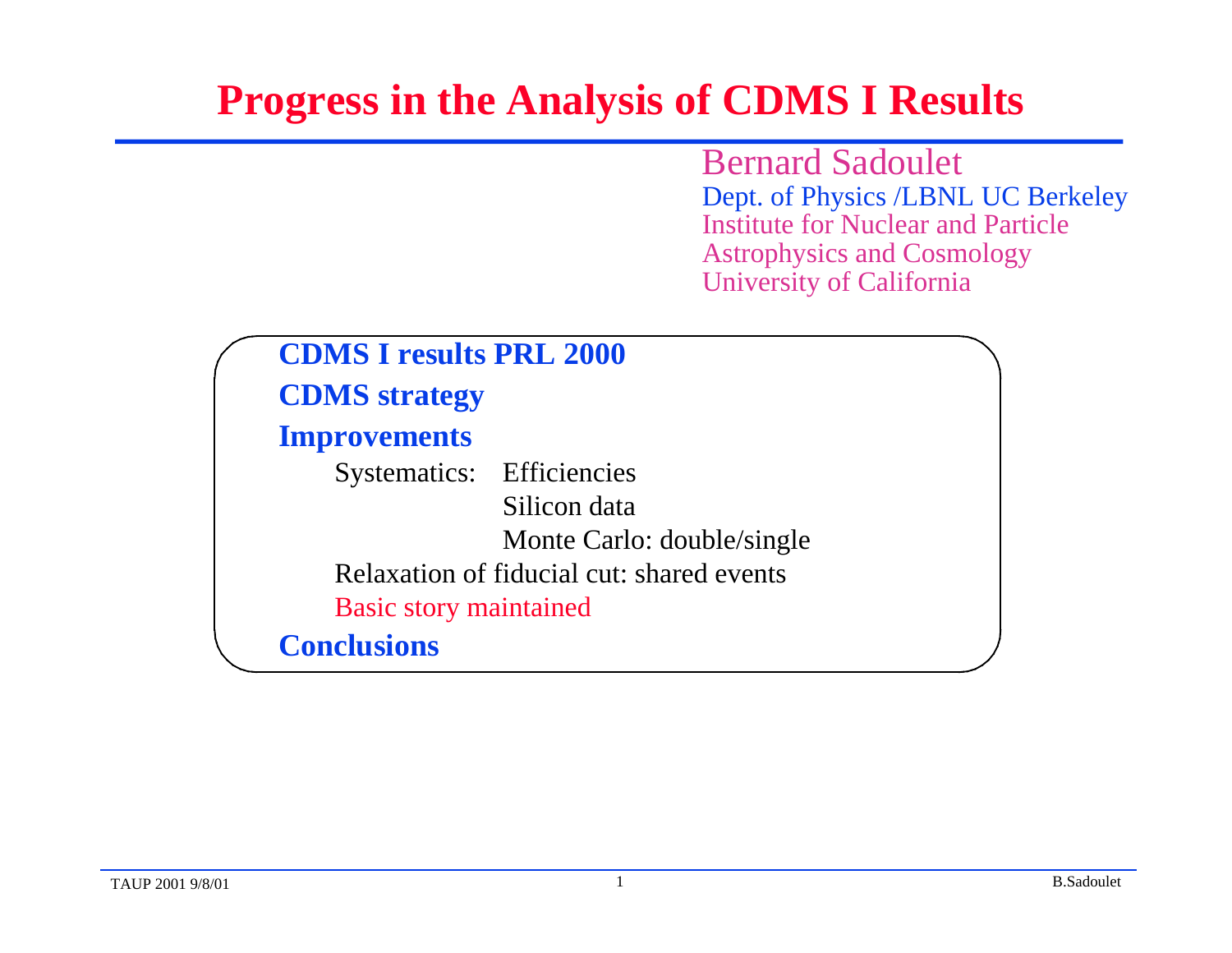## **CDMS Collaboration**

#### **Case Western Reserve University**

**D.S. Akerib, A. Bolozdynya, D. Driscoll, T.A. Perera, R.W. Schnee, G.Wang**

#### **Fermi National Accelerator Laboratory**

**M.B. Crisler, R. Dixon, D. Holmgren, S. Eichblatt**

**Lawrence Berkeley National Laboratory**

**E.E. Haller, R.J. McDonald, R.R. Ross, A. Smith**

**National Institute of Standards and Technology**

**K.D. Irwin, J. Martinis, S.W. Nam**

**Princeton University**

**T. Shutt**

#### **Santa Clara University**

**B.A. Young**

#### **Stanford University**

**P.L. Brink, B. Cabrera, C. Chang, R.M. Clarke, A.K. Davies, T. Saab**

#### **University of California, Berkeley**

**R.J. Gaitskell, S.R. Golwala, J. Hellmig, V. Mandic, P. Meunier, M. Perillo Isaac, B. Sadoulet, A.L. Spadafora**

#### **University of California, Santa Barbara**

**D.A. Bauer, R. Bunker, D.O. Caldwell, H. Nelson, A.H. Sonnenschein, S. Yellin**

#### **University of Colorado at Denver**

**M. E. Huber**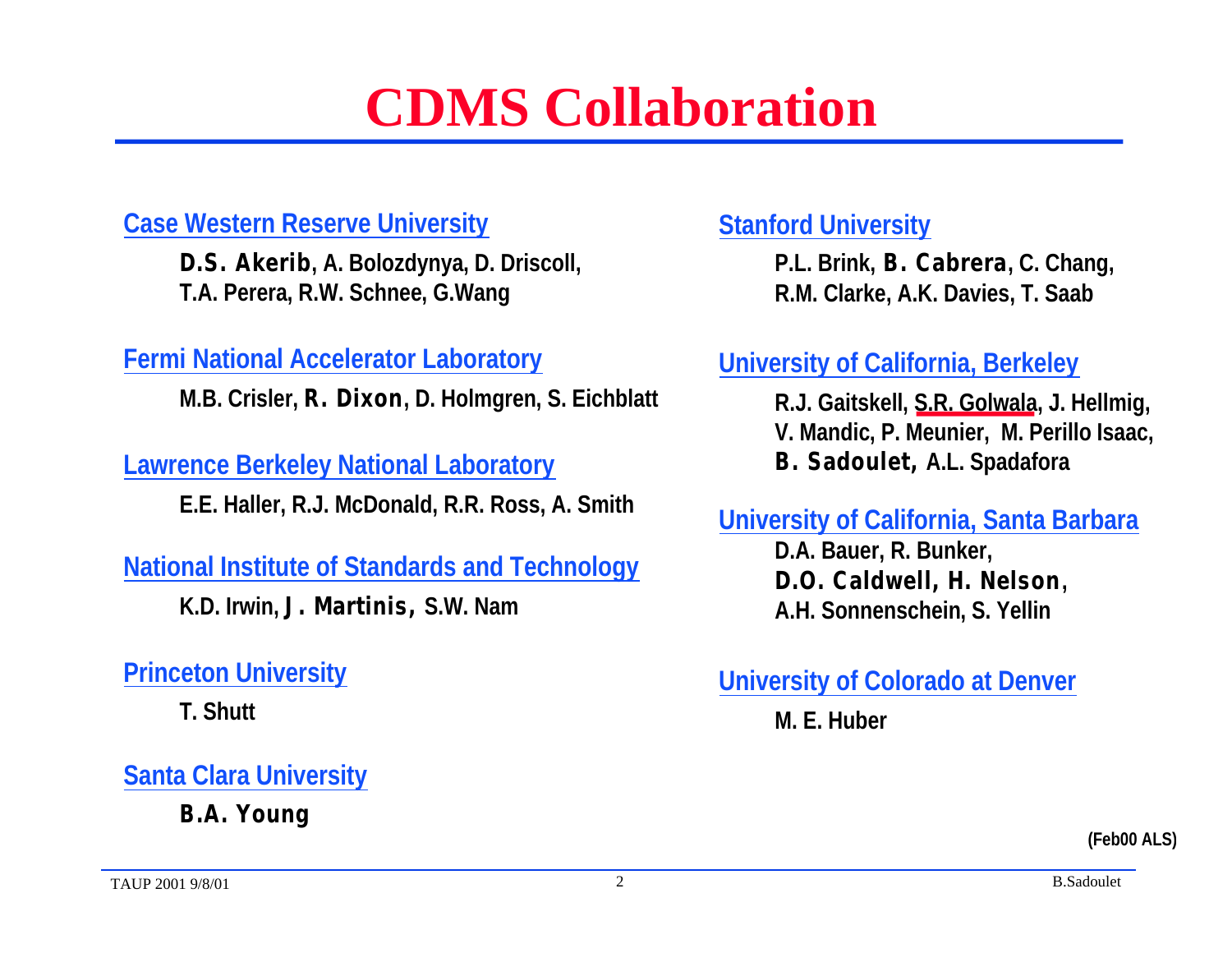# **CDMS Background Discrimination**

Ionization Yield (ionization energy per unit recoil energy) depends strongly on type of recoil

Most background sources (photons, electrons, alphas) produce electron recoils

Electron recoils near detector surface result in reduced ionization yield

WIMPs (and neutrons) produce nuclear recoils

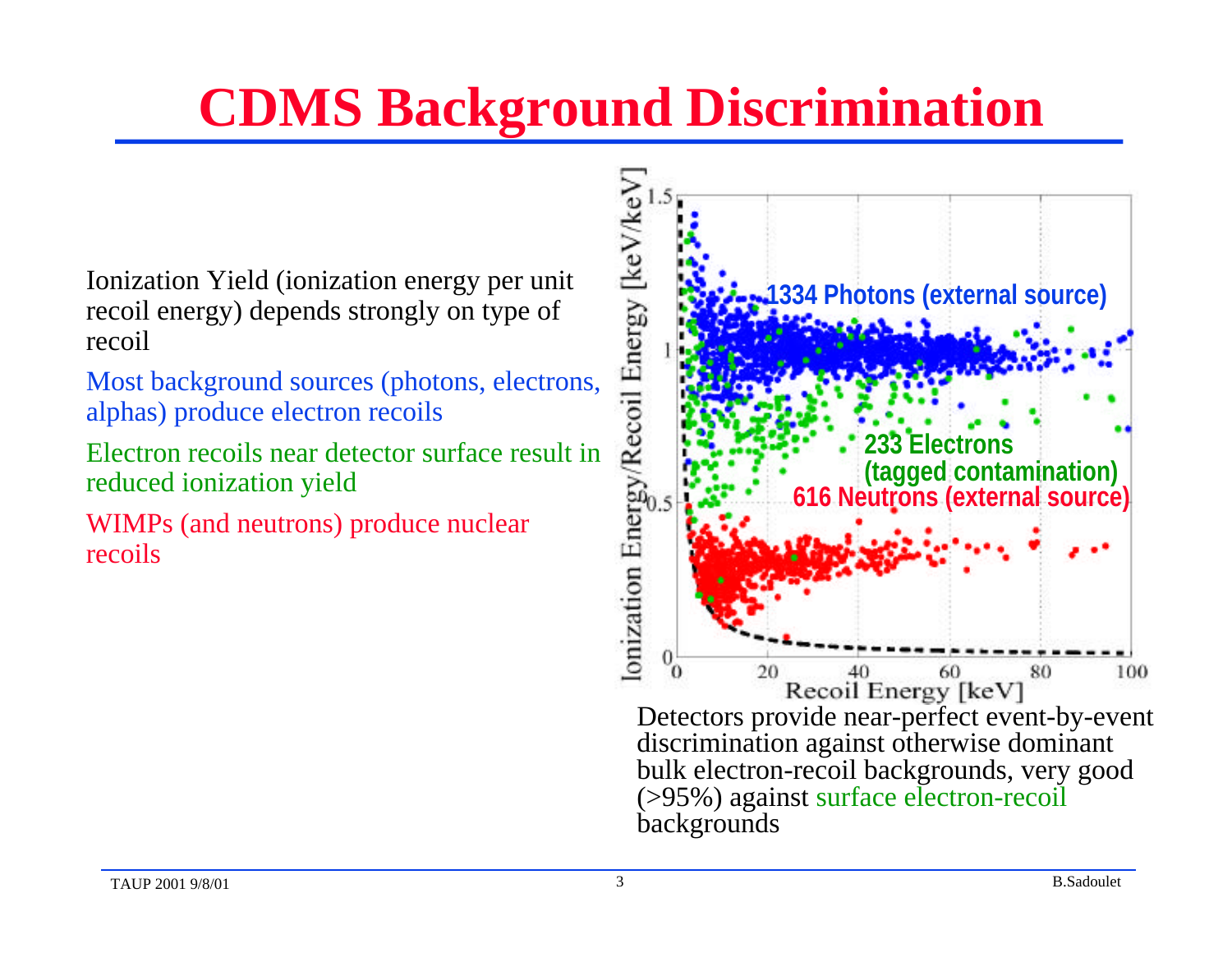## **CDMS 1999 Data Set (Stanford 17mwe)**

#### **all single-scatters nuclear recoil candidates**



0.25 kg Ge for 45 live days at shallow, low-background site

13 NR candidates  $> 10 \text{ keV}$ 

Most likely neutron background **4 multiple-scatters**

 4 Si events compatible with a nuclear recoil

Published in Phys. Rev. Lett. 84, 5702 (19 June, 2000**)**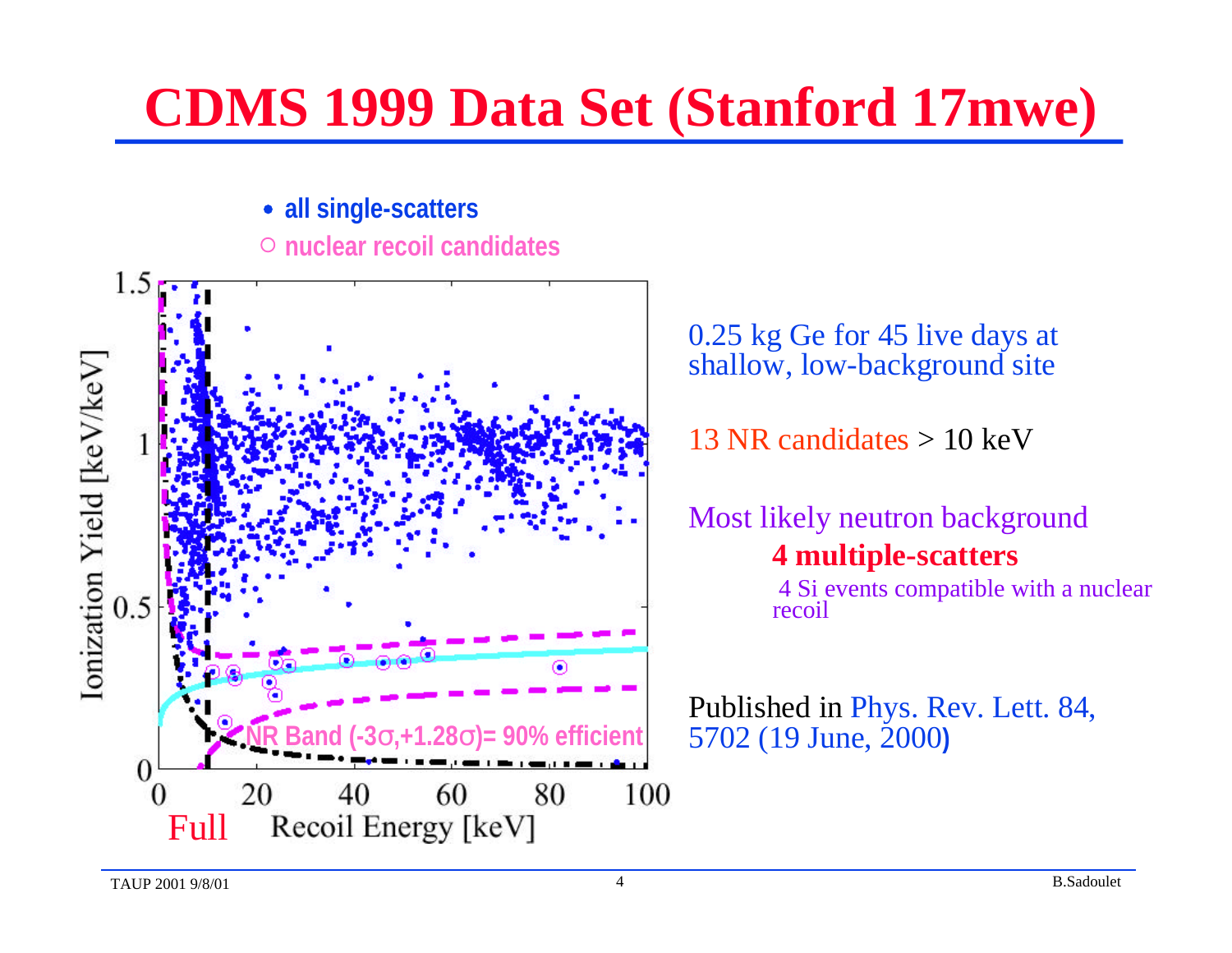## **1st and 2nd Generation WIMPs**

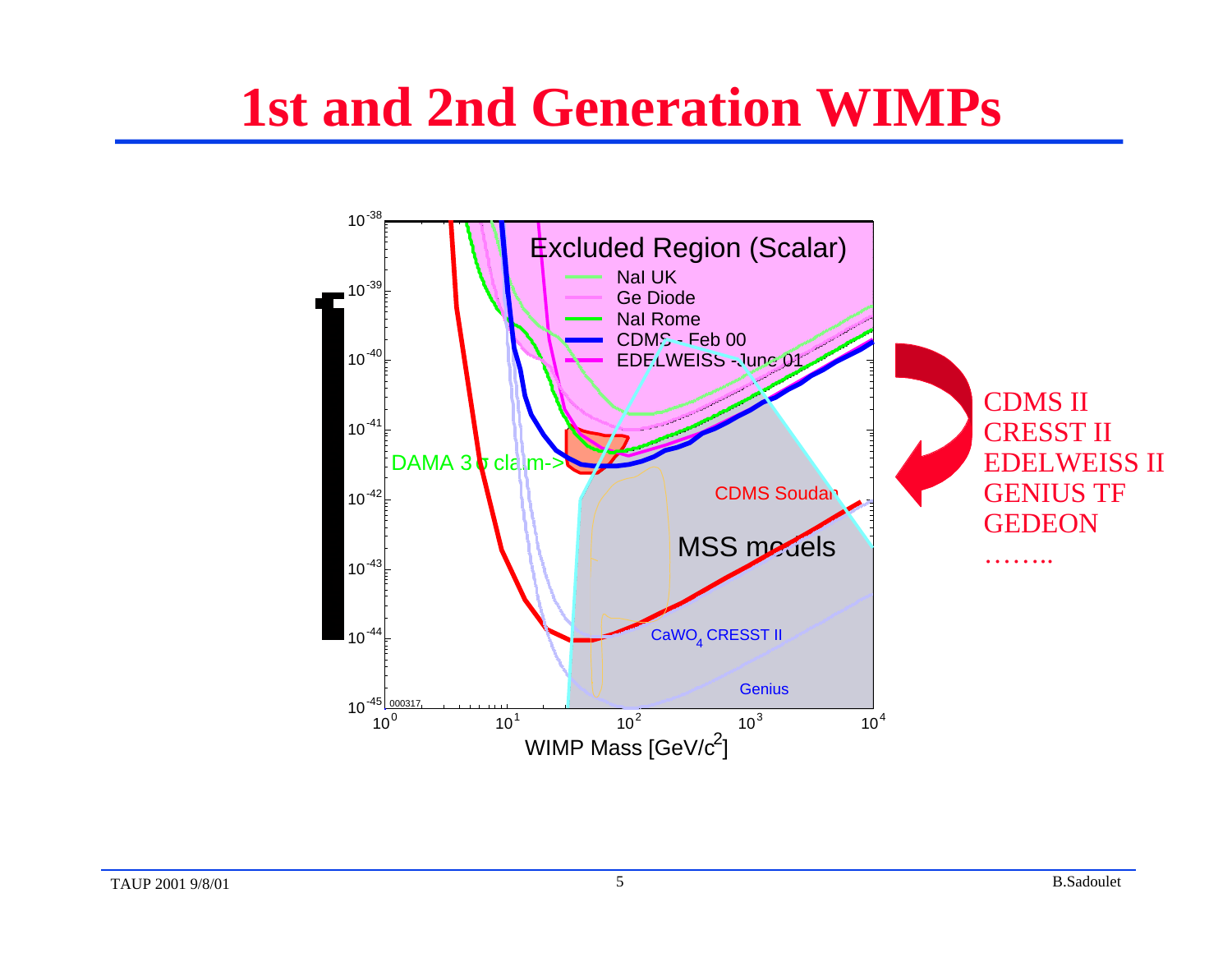# **CDMS Strategy**

### **Difficult choice in early 2000**

- Continue running at shallow site with that generation (BLIP) of detectors Unfortunately deep site (Soudan) not ready till early 2002
- Focus our limited resources onto the next generation (ZIP) of detectors for Soudan

#### **we chose the second strategy**

Greater pay off in the long run cf. Tarek Saab talk this afternoon

#### **Meanwhile**

Cross check our analysis and relax our fiducial cuts to enlarge our sample Sunil Golwala thesis sent to a number of groups + available on the web This talk summarizes current status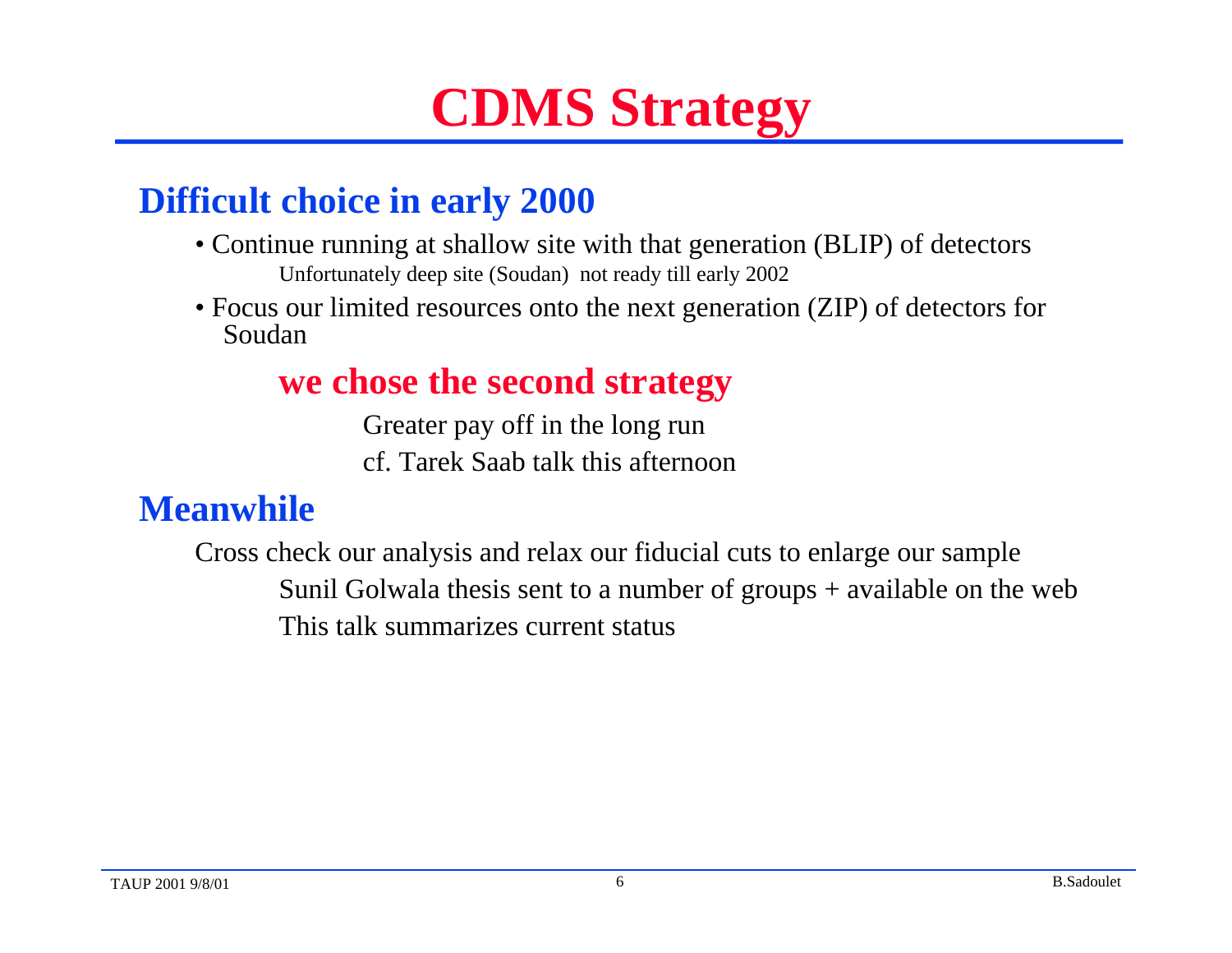# **Neutron Multiple Scatters**



Misidentification less than 0.05 event at 90%CL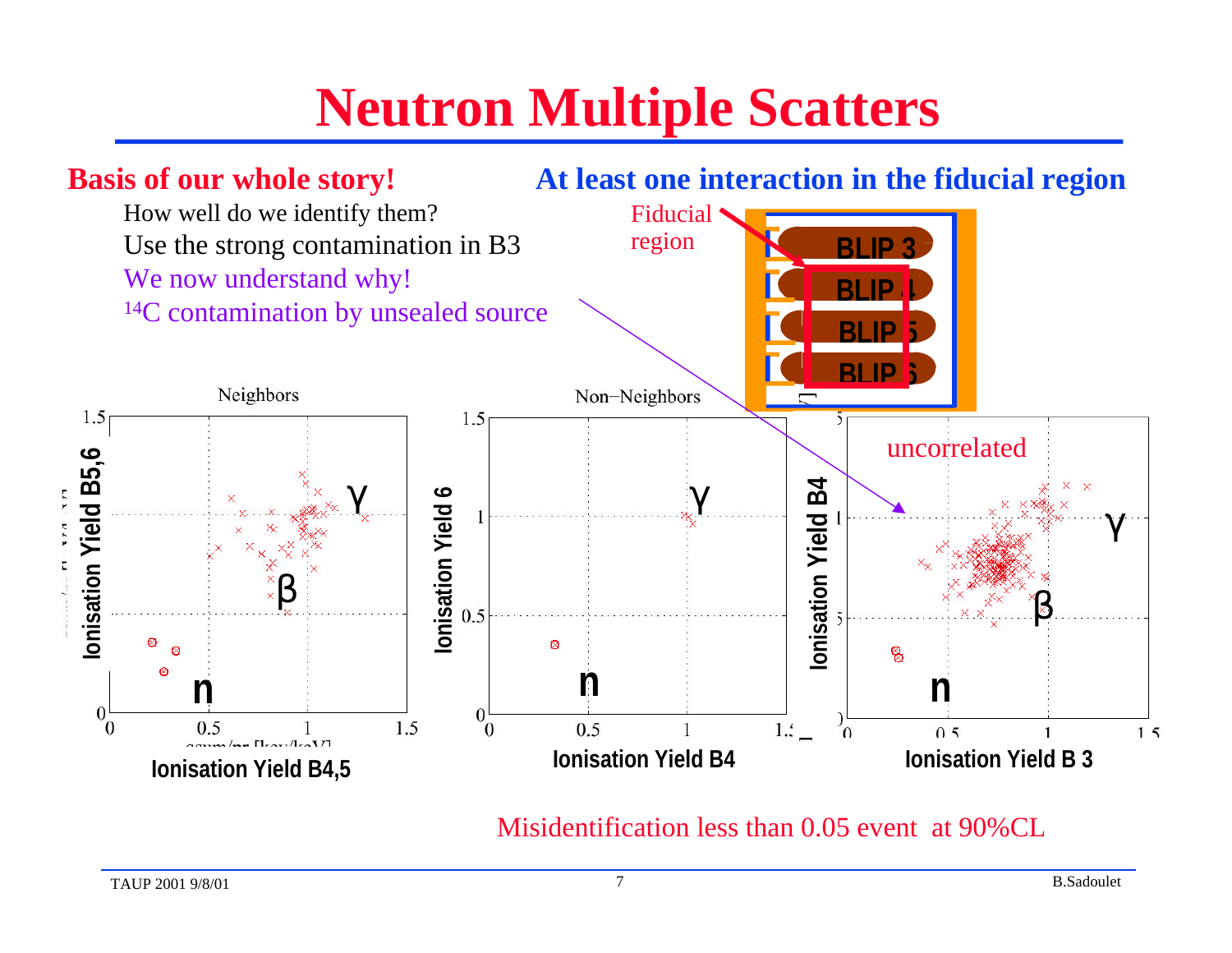# **Comparison with Silicon**

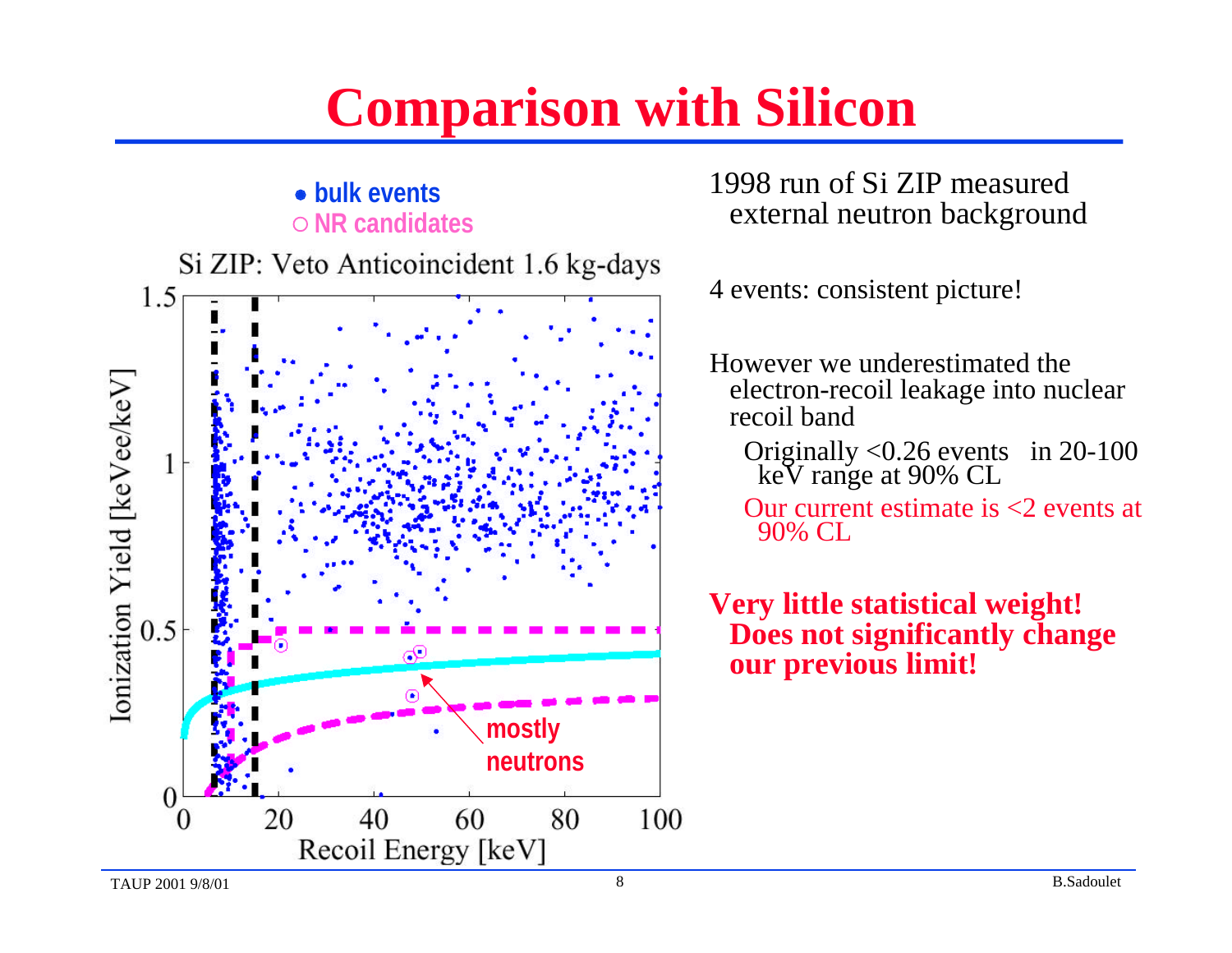# **Ratio of Double to Single Neutron Scatters**

### **Dependent on Monte Carlo!**

### **=>Scrutinize Monte Carlo**

Agreement with single data not perfect

e.g. Calibration neutron source (activity rechecked)

MC 10% too high at low energy (10keV), 50% at high energy (50keV)



### **However double/single is extremely robust.**

Very little energy dependence! Comparison between GEANT 3 and GEANT 4 in progress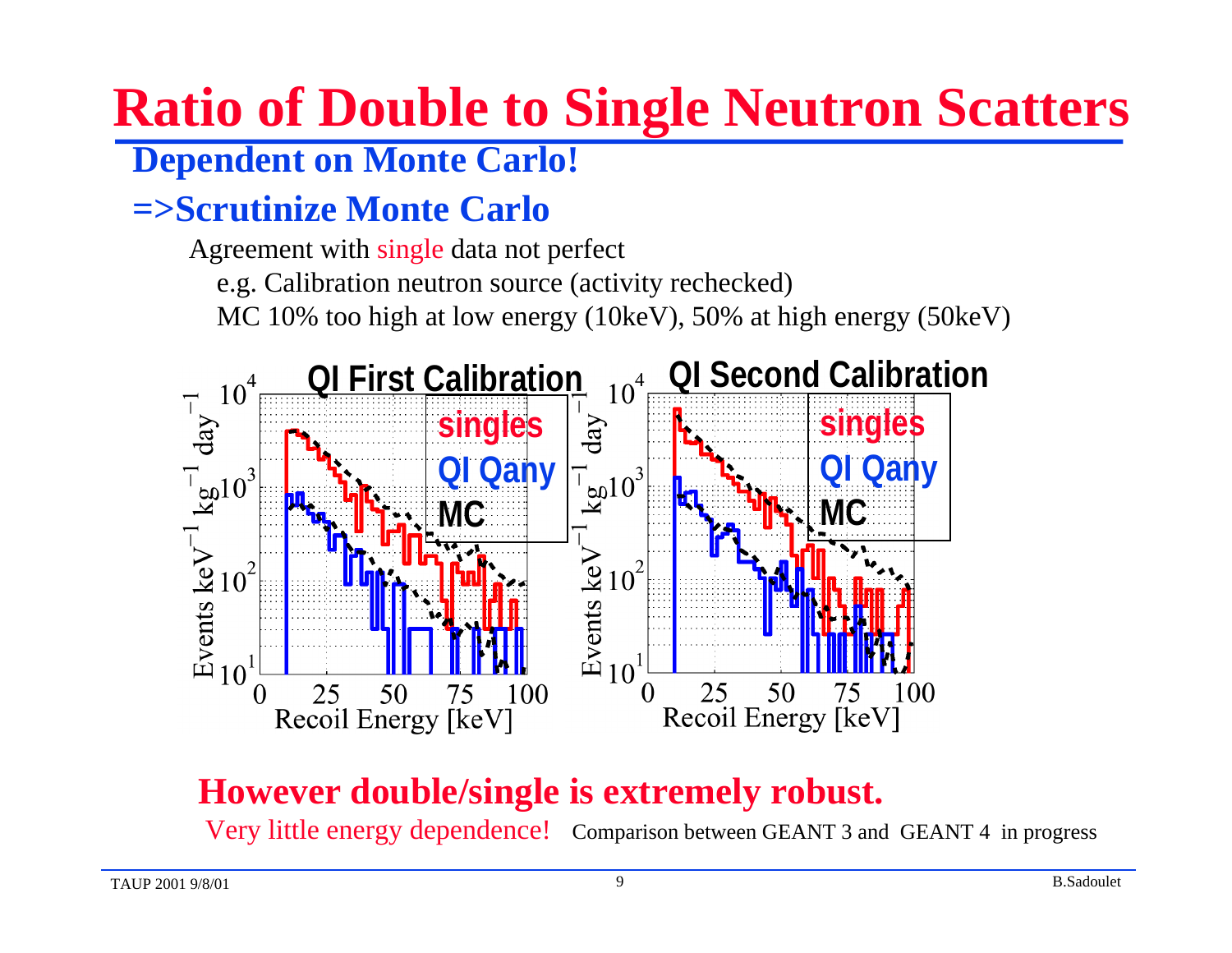## **Enlargement of Sample**

Inner-Electrode 12.4 kg-days for WIMPs ( 10.7 better efficiencies) 13 nuclear-recoil candidates > 10 keV

#### Shared-Electrode

4.6 kg-days for WIMPs 10 nuclear-recoil candidates  $> 10 \text{ keV}$ 

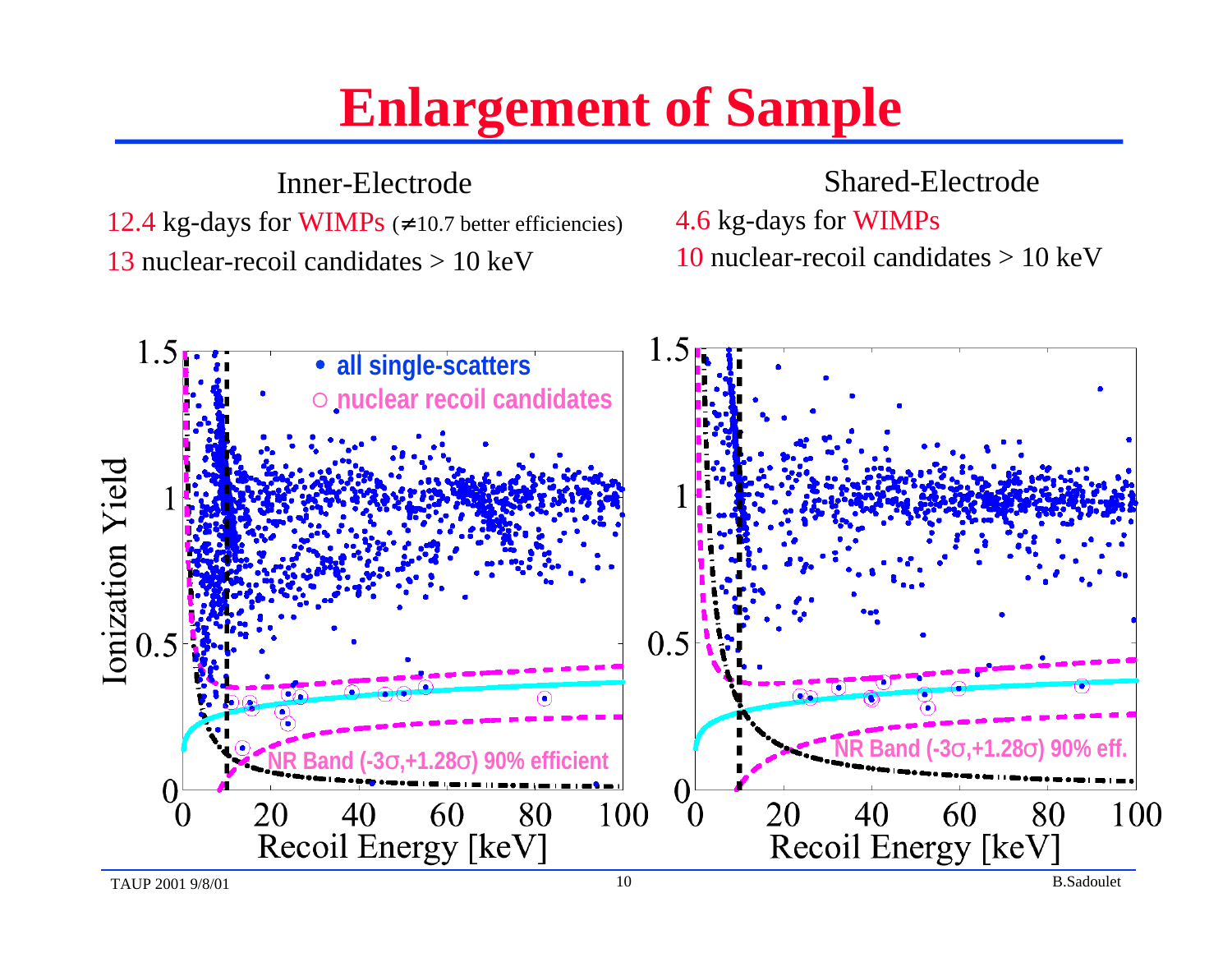# **Neutron Multiple Scatters**

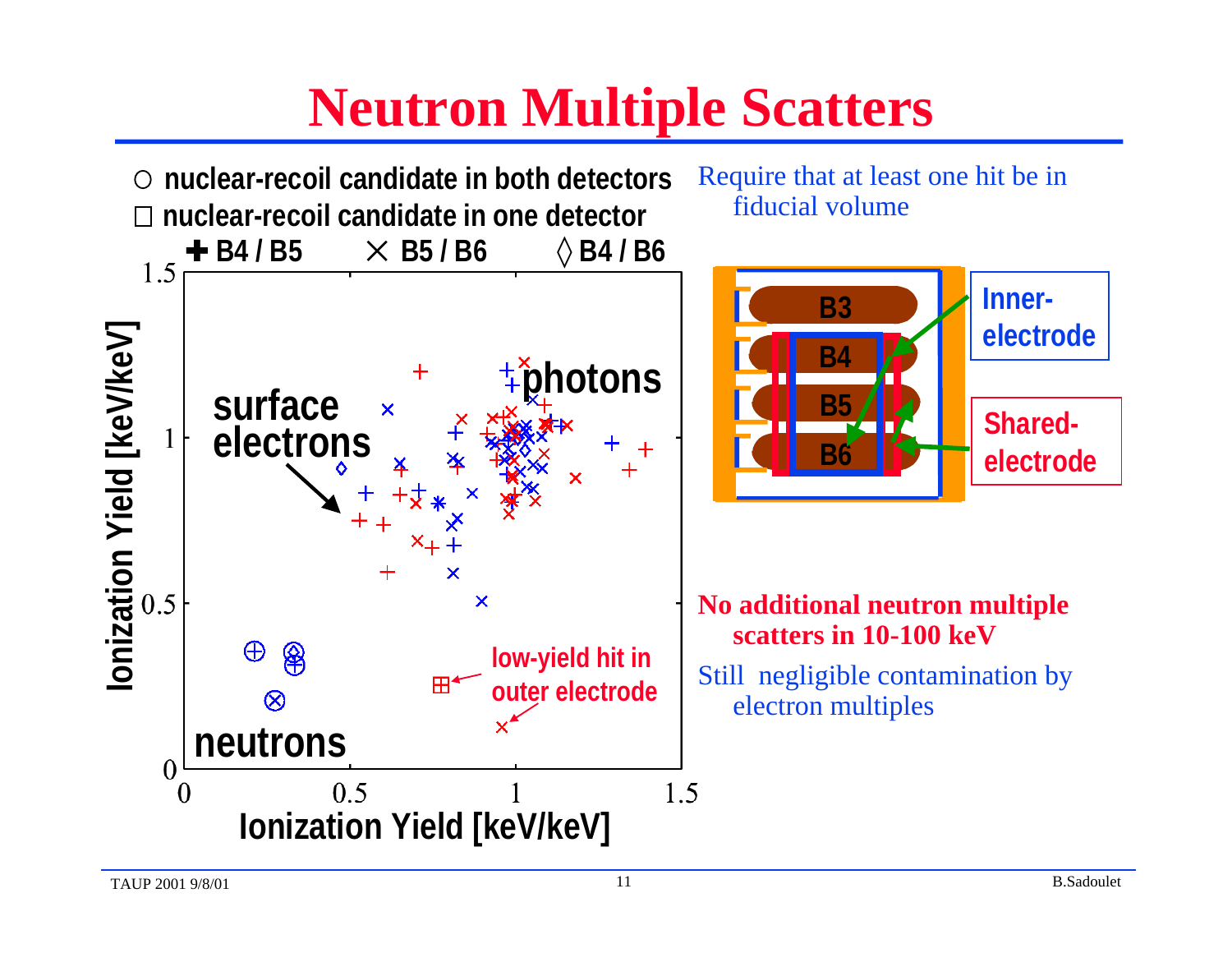## **Inclusion of Shared Events**

### **Stable**

Add 10 singles to 13 original ones for 41% increase in exposure, no additional multiple

### **Confirms that we have been lucky with our first sample**

Somewhat large double/multiple

But within statistics! With GEANT 3, likelihood ratio test indicates we should expect worse agreement 25% of the time (note we were saying erroneously 6%) Our 90% CL was 1.5 lower than the expected sensitivity.

## **Bottom line?**

Unfortunately not ready yet @\$%! Tantalizingly close… More in line with the expected sensitivity, but our exposure increased by a factor 1.6

Comprehensive PRD to be submitted in a few weeks + version on web